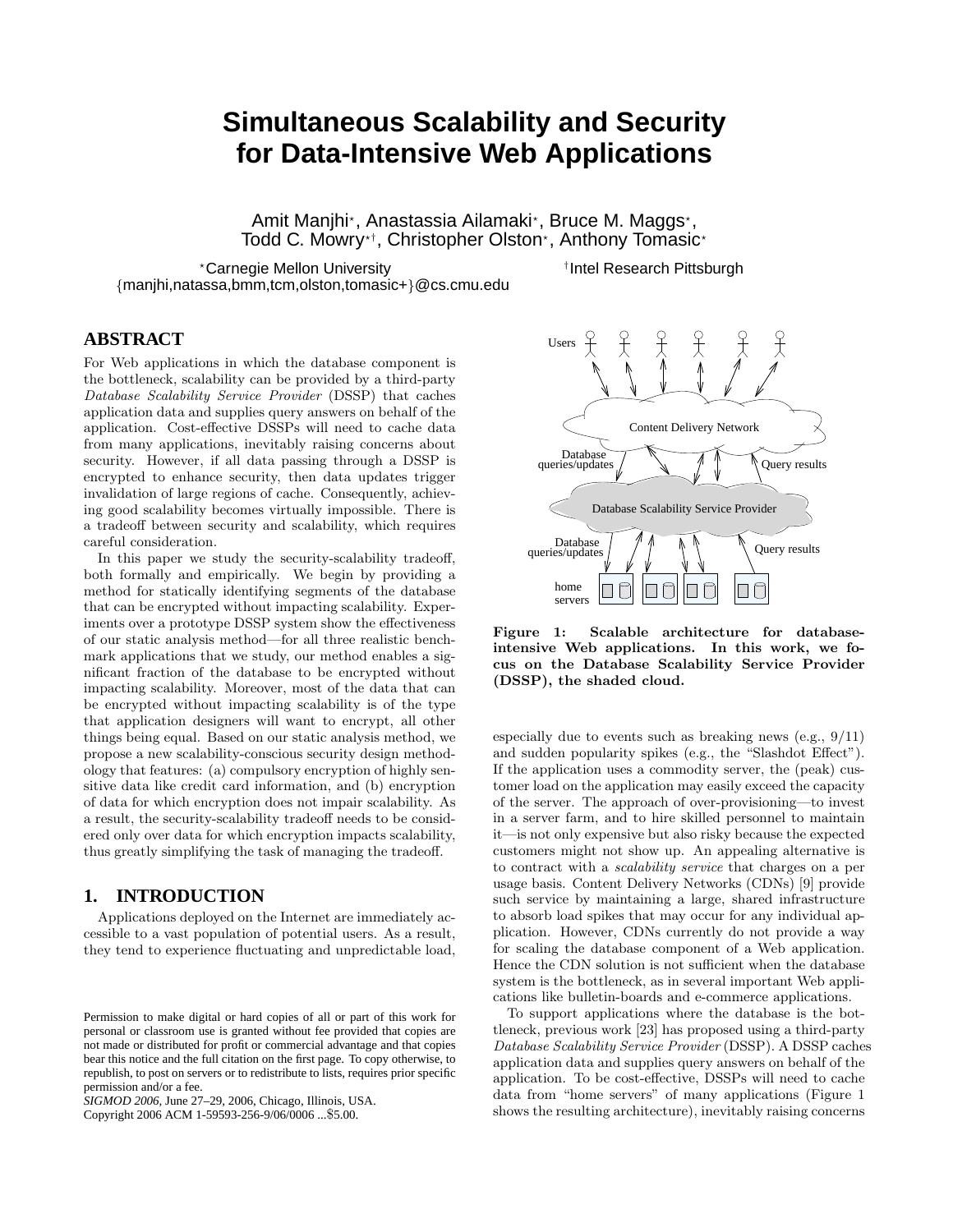

Figure 2: Query, update, and invalidation pathways.

|         | $\mid Q_1^T \mid$ SELECT toy_id FROM toys WHERE toy_name=?      |
|---------|-----------------------------------------------------------------|
| $Q_2^T$ | SELECT qty FROM toys WHERE toy_id=?                             |
|         | $\boxed{Q_3^T}$ SELECT cust_name FROM customers WHERE cust_id=? |
|         | $U_1^T$ DELETE FROM toys WHERE toy_id=?                         |

Table 1: An example toystore application, denoted simple-toystore, with three query templates  $Q_1^T,Q_2^T,Q_3^T,$  one update template  $U_1^T,$  and two base relations: toys with attributes toy id, toy name, qty, and customers with attributes cust id, cust name. The question marks indicate parameters bound at execution time.

about security<sup>1</sup>. Such concerns have been increasing lately, as borne by well-publicized instances of database theft [25] and the security legislation in the California Senate [7].

To use untrusted DSSPs with confidence, applications must:

- Prevent the DSSP from tampering with master data. The DSSP caches read-only copies, which are kept consistent with master copies maintained at application home servers via invalidation. All updates are applied to master copies directly. (In many Web applications, updates are infrequent; so the load on home servers due to updates is low.)
- Prevent unauthorized reading of data that passes through the DSSP. A straightforward way to secure data passing through the DSSP is to encrypt such data. The DSSP then stores encrypted data. To permit answering of queries, one can use encryption schemes that permit query processing on encrypted data. However, recent work [15] has shown that only weak encryption can be used if queries are to be executed efficiently on the DSSP. Therefore, with this option, security of all data might be compromised. The only remaining alternative then is to store (encrypted) query results in the form of materialized views at the DSSP. Answering a query requires only a lookup operation, permitting arbitrarily strong encryption.

Figure 2 shows the flow of queries, updates, and invalidations in the architecture implied by the above discussion. In the figure, diagonal shading denotes information that is subject to encryption. The DSSP maintains a cache of (encrypted) query results. (Encrypted) queries are answered

| Accessible? |        |         |                                    |
|-------------|--------|---------|------------------------------------|
| Temp-       | Param- | Query   | Invalidation                       |
| lates       | eters  | Results | Condition                          |
| $\rm No$    | No     | No      | All of $Q_1^T$ , $Q_2^T$ , $Q_3^T$ |
| Yes         | No     | No      | All $Q_1^T$ , all $Q_2^T$          |
| Yes         | Yes    | No      | All $Q_1^T$ , $Q_2^T$ if toy_id=5  |
| Yes         | Yes    | Yes     | $Q_1^T$ if toy_id=5,               |
|             |        |         | $Q_2^T$ if to<br>y_id=5 $\,$       |

Table 2: Invalidations differ depending on the amount of information the DSSP can access. The table is for update  $U_1^T$  with parameter 5.

from the cache when possible; cache misses result in queries being forwarded to the home organization. All updates are routed to the home organization via the DSSP (in encrypted form). The DSSP monitors completed updates, and invalidates cached query results as needed to ensure consistency. (In our architecture, the home organization is free from the overhead of participating in invalidation decisions.)

# **1.1 Security-Scalability Tradeoff**

In this work, we study the security-scalability tradeoff that arises when DSSPs are employed. To illustrate the presence of such a tradeoff, we introduce a simple example application called simple-toystore, specified in Table 1. We focus on the application's database access templates– queries or updates missing zero or more parameter values. Table 2 lists the invalidations the DSSP needs to make on seeing a specific update in four different scenarios; each scenario is represented by a row of the table. The scenarios differ in what information the DSSP is able to access. For example, if no information is accessible, i.e., all data is encrypted, as in the first row, then all cached query results are invalidated on seeing an instance of update  $U_1^T$ . However, if the template information is accessible, as in the second row, then cached query results of all instances of only  $Q_1^T$ and  $Q_2^T$  are invalidated. As the information available to a DSSP increases (moving down the rows), the number of invalidations it needs to make decreases, thereby increasing scalability.

Encryption of queries, updates and data for security purposes limits the information available to the DSSP for making invalidation decisions. With limited information, the DSSP is forced to employ conservative invalidation strategies to maintain consistency, resulting in excess invalidations and reduced scalability. This basic tradeoff between security and scalability is illustrated quantitatively in Figure 3, which shows measurements of the TCP-W online bookstore benchmark executed on a prototype DSSP system we have built (details are provided in Section 5). The vertical axis plots scalability, measured as the number of concurrent users that can be supported while keeping response times within acceptable limits. The horizontal axis plots a simple measure of security: the number of query templates embedded in the bookstore application for which query results are encrypted as they pass through the DSSP. It is straightforward to achieve either good security or good scalability by encrypting either all data or no data. Achieving good scalability and adequate security simultaneously requires more thought.

 ${}^{1}$ By security, we mean that (1) the DSSP administrator's are unable to access an application's sensitive data, and (2) applications are unable to access each other's sensitive data via the DSSP.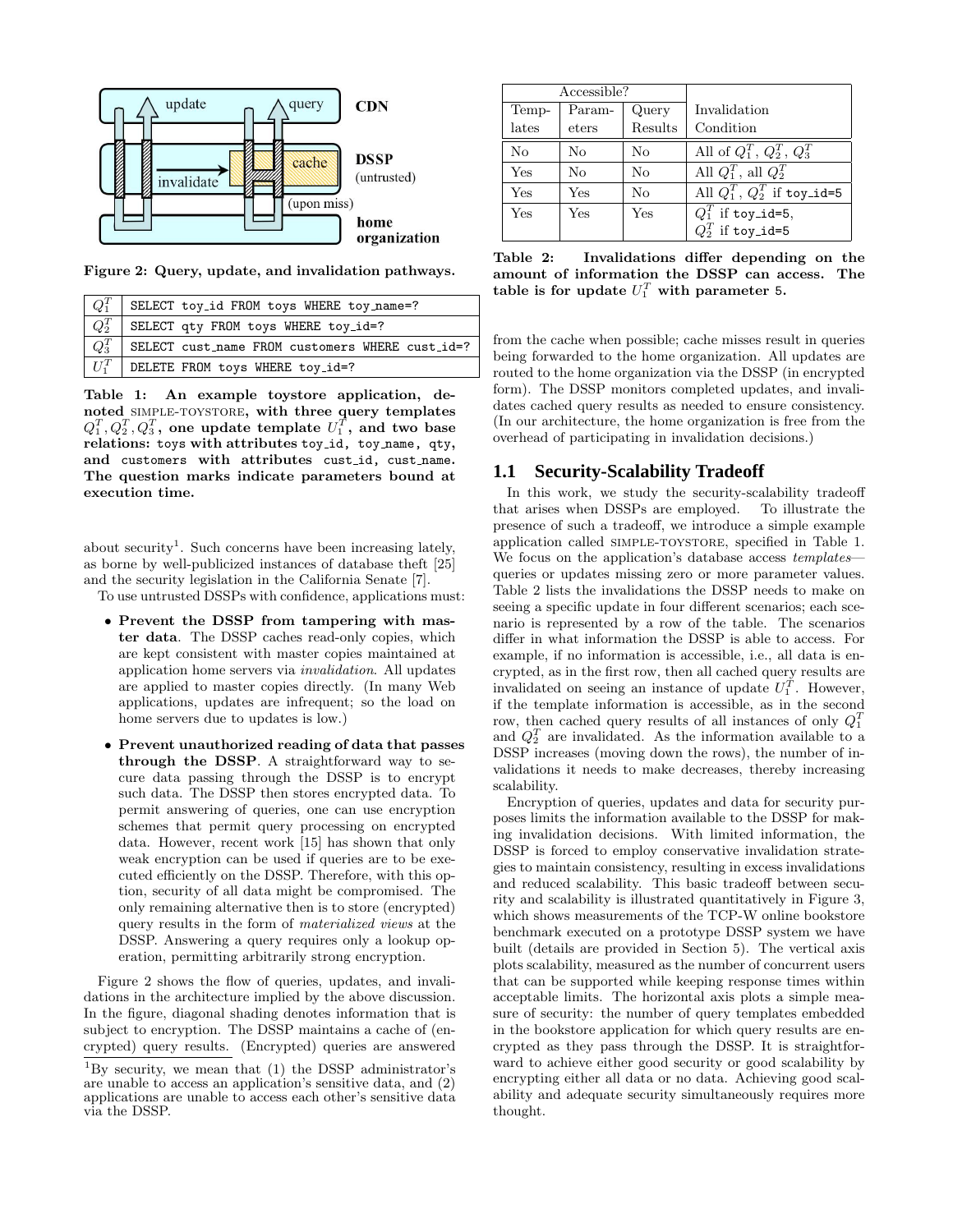

(number of query templates with encrypted results)

Figure 3: Security-scalability tradeoff (TPC-W BOOKSTORE benchmark).

### **1.2 Managing the Security-Scalability Tradeoff**

There is often room to maneuver with respect to what data needs to be encrypted. Flexibility arises because in most Web applications, not all data is equally sensitive. It may range from highly-sensitive data such as credit card information, to moderately sensitive data such as inventory records, to completely insensitive data such as the weekly best-seller list, which is made public anyway.

In general, management of the security-scalability tradeoff requires careful assessment of data sensitivity, weighed against scalability goals. Unfortunately, it is nontrivial to assess the scalability implications of ensuring the security of a particular portion of the database. Furthermore, for data that is not entirely insensitive, it can be difficult to quantify sensitivity in a meaningful way. Therefore it is not immediately clear how to best approach the task of managing the security-scalability tradeoff.

In this paper we present a convenient shortcut, which simplifies the task substantially while avoiding undesirable compromises with respect to security or scalability. The idea is to identify portions of the database that can be encrypted while incurring no additional penalty to scalability. The outcome of applying this idea is shown in the upper-right point in Figure 3, labeled "our approach." The data that can be encrypted using our approach does not need to be considered for the security-scalability tradeoff, thus greatly simplifying the task of managing the tradeoff. Hence, for the benchmark applications we have evaluated, our approach automatically achieves good security<sup>2</sup> without compromising scalability.

### **1.3 Related Work**

Prior work related to ours can be partitioned into two categories: database services and view invalidation. We discuss each in turn.

### *1.3.1 Database Services*

Existing work on providing database services can be classified into two categories: the Database Outsourcing (DO) model and the Database Scalability Service Provider (DSSP)

model.

In the DO model, an application outsources all aspects of management of its database to a third party [12]. A key concern is to safeguard the application's sensitive data. Since the DO provider houses the application's entire database, one way to ensure security of an application's data is to store an encrypted database at the DO provider, and use encryption schemes that permit query processing on encrypted data [2, 11, 13]. Aggarwal et al. [1] suggest an alternative distribute data across multiple independent providers that do not communicate with one another.

In contrast to work in the context of the DO model, we consider the DSSP model, in which only database scalability, and not full-fledged database management, is outsourced to a third party [23]. Under the DSSP model, application providers retain master copies of their data on their own systems, with the DSSP only caching and serving read-only copies on their behalf. In our DSSP approach, query execution on third party servers is not needed, so arbitrarily strong encryption of the remotely-cached data is possible. We contend that from a security and data integrity standpoint, the scalability provider model is more attractive than the DO model in the case of Web applications with read/write workloads (e.g., e-commerce applications).

Other ongoing efforts to create DSSP technology include the DBCache [3, 18] and DBProxy [4] projects at IBM Research, and the CachePortal project [17] at NEC Laboratories. To the best of our knowledge, no prior work has studied security issues in the DSSP model, which is the focus of this paper.

#### *1.3.2 View Invalidation*

There has been prior work pertaining to invalidation of cached materialized views. Choi and Luo [6] proposed a technique that leverages statically-available query/update templates to speed up runtime invalidation decisions. Candan et al. [8] introduced techniques for deciding whether to invalidate cached views in response to database updates. These techniques leverage "polling queries" to inspect portions of the database not available in the materialized view. The need to invalidate a view in response to a particular update can in some cases be ruled out by analysis of the view definition and update statements alone, without inspecting any other data. Levy and Sagiv [16] provide methods of ruling query statements (and hence view definitions) independent of updates in many practical cases, although the general query/update independence problem is undecidable.

With our work, the focus is not on developing new strategies for deciding whether to invalidate cached views. Rather, we develop a formal characterization of view invalidation strategies in terms of what data they access, as a basis for studying the tradeoff between data security and scalability.

### **1.4 Our Contributions**

We develop a formal characterization of view invalidation strategies in terms of what data they access, and use the formal characterization to cleanly formulate the securityscalability management problem. We then present a method for automatically identifying data that can be encrypted without reducing scalability at all. Our method is based on static analysis of the data access templates of a given Web application. It determines which query results, query statements, and update statements associated with the ap-

<sup>&</sup>lt;sup>2</sup>See Section 5.4 for details on what data is kept private under our approach.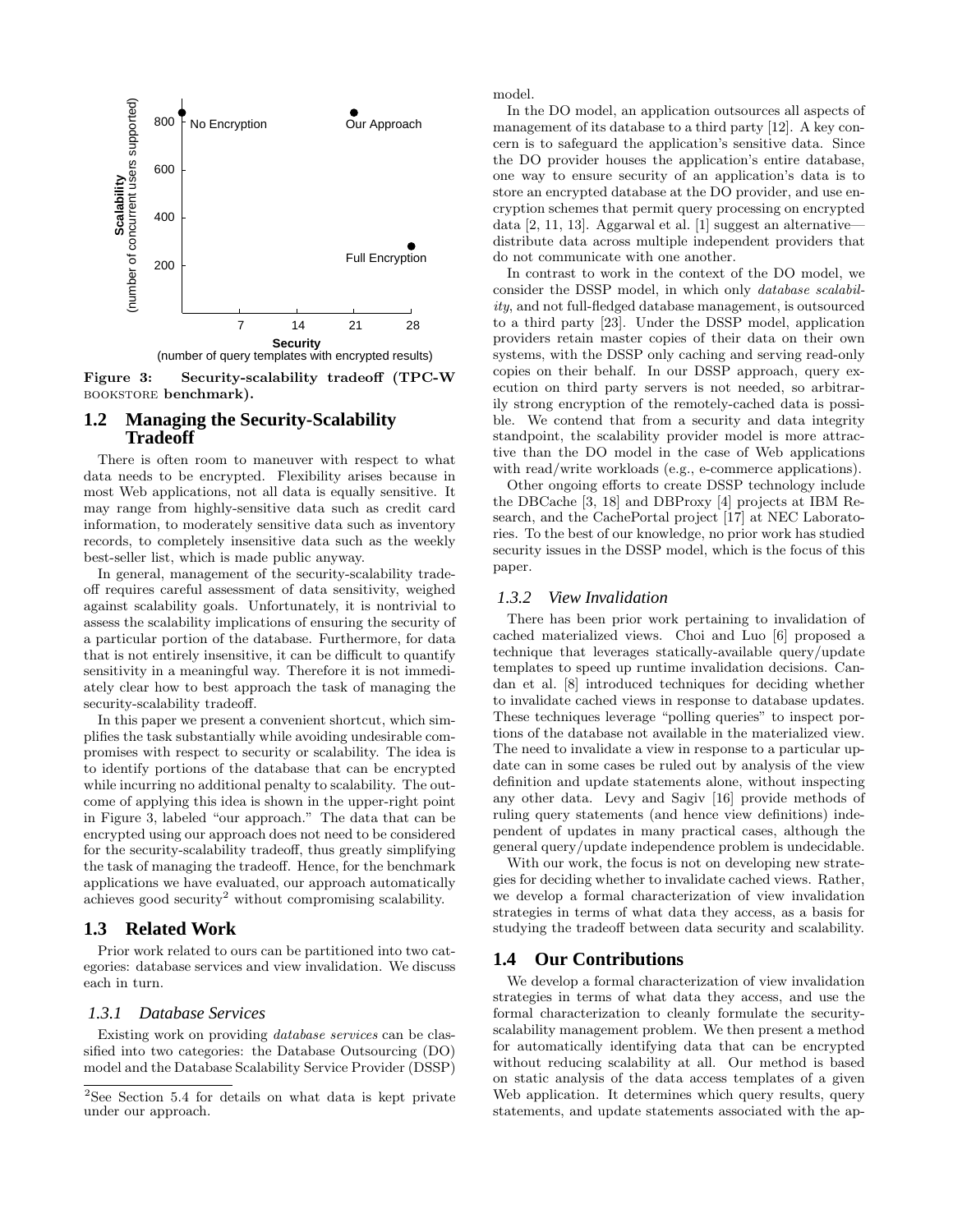plication can be encrypted without impacting scalability.

Our experiments over a prototype DSSP system (detailed in Section 5) show that several Web applications can encrypt the majority of query results, as well as a substantial fraction of parameters to query and update statements, with no scalability penalty. Furthermore, much of the data that is secured at no cost, falls into the moderately sensitive category. This type of data would not tend to be classified as compulsory for encryption, yet application designers may well choose to encrypt it, if armed with the knowledge that doing so does not impact scalability.

Our static analysis method enables a new scalability-conscious security design methodology that greatly simplifies the task of managing the security-scalability tradeoff: First, an administrator identifies highly-sensitive data (perhaps by applying a security law) and sets it aside for compulsory encryption. Second, our static analysis method is invoked to determine which of the remaining data can be encrypted without impacting scalability. As a result, the administrator only needs to weigh the security-scalability tradeoff over the substantially reduced set of data items for which encryption may have scalability implications.

#### **1.5 Outline**

To underpin our study of the security-scalability tradeoff, we begin in Section 2 by presenting our formal characterization of cache invalidation strategies, each of which represents a natural choice in the space of security-scalability options. Section 3 describes our methodology for management of the tradeoff, while Section 4 presents our main contribution: a static analysis method for determining which data can be encrypted without impacting scalability. In Section 5 we present our empirical findings, which point to the effectiveness of our technique. We summarize in Section 6.

# **2. FRAMEWORK FOR STUDYING THE SECURITY-SCALABILITY TRADEOFF**

In this section we characterize when an update necessarily causes invalidation of the cached result of a query, as a function of the information that is accessible. This formal characterization underpins our study of the securityscalability tradeoff. We begin in Section 2.1 by providing the details of our basic query and update model, and introducing the terminology and notation we use in the rest of the paper. Then, in Section 2.2 we characterize four distinct classes of invalidation strategies, i.e., strategies for deciding when to invalidate a cached query result in response to an update, that differ in the amount of information available to them. Finally, in Section 2.3 we study the mixed invalidation strategies that arise when the information available for making invalidation decisions varies across queries and across updates.

### **2.1 Query and Update Model**

The database components of a Web application consist of a fixed set of query templates, and a fixed set of update templates (Table 1 shows an example). Let  $\mathcal{Q}^T = \{Q_1^T, \ldots, Q_n^T\}$ and  $\mathcal{U}^T = \{U_1^T, \ldots, U_m^T\}$  denote the set of query and update templates, respectively. A query Q is composed of a query template  $Q^T$  to which parameters  $Q^P$  are attached at execution time. Formally,  $Q = Q^T(Q^P)$ . Likewise,  $U =$  $U<sup>T</sup>(U<sup>P</sup>)$ . Let  $Q[D]$  denote the result of evaluating query Q

over database D. Let  $(D + U)$  denote the database state resulting from application of update  $U$ . A sequence of queries and updates issued at runtime constitutes a workload.

Based on our study of three benchmark applications (details in Section 5.1), the query language is restricted to select-project-join (SPJ) queries having only conjunctive selection predicates, augmented with optional order-by and top-k constructs. SPJ queries are relational expressions constructed from any combination of project, select and join operations. As in previous work [5, 24], the selection operations in the SPJ queries can only be arithmetic predicates having one of the five comparison operators  $\{<,\leq,>,\geq,=\}.$ The *order-by* construct affects tuple ordering in the result; and the  $top-k$  construct is equivalent to returning the first  $k$ tuples from the result of the query executed without the topk construct. We assume multi-set operation; the projection operation does not eliminate duplicates.

The update language permits three kinds of updates: insertions, deletions and modifications. Each insertion statement fully specifies a row of values to be added to some relation. Each deletion statement specifies an arithmetic predicate over columns of a relation. Rows satisfying the predicate are to be deleted. Each modification statement modifies non-key attributes of the row (of a relation) that satisfies an equality predicate over the primary key of the relation.

### *2.1.1 Assumptions for simplifying the presentation of our analysis*

To simplify the presentation of our analysis (Section 2.3 and Section 4) of which information can be encrypted without impacting scalability, we make three assumptions about the update and query templates: First, each selection predicate either compares attribute values across two relations or compares a value with a constant. Second, no constants that might aid in invalidations are embedded in a query or update template. Third, no queries compute Cartesian Products, i.e., each query has a non-empty selection predicate. The above assumptions always hold for two of three benchmark applications we study, and are violated in less than 3% of the update/query template pairs for the third benchmark. Whenever the assumptions do not hold, no encryption is recommended for the given update/query template pair. This conservative strategy ensures that our analysis never recommends encrypting any data, for which encryption impacts scalability.

To simplify the presentation further, we make two additional assumptions about the execution of updates and queries: First, no query whose result is subject to invalidation by either an insertion or a deletion statement in the workload returns an empty result set. Second, each update has some effect on the database, i.e., for each update  $U$ ,  $D \neq [D + U]$ . In our experiments with all three of the benchmark applications we study, these assumptions always hold, and cause no loss of scalability.

### **2.2 Formal Characterization of View Invalidation Strategies**

Recall that in our current design, the DSSP caches views, which are results of queries. A view invalidation strategy  $S$ is a function whose arguments possibly include an update statement, a query statement, and other information such as a cached query result. It evaluates to one of I (for "invali-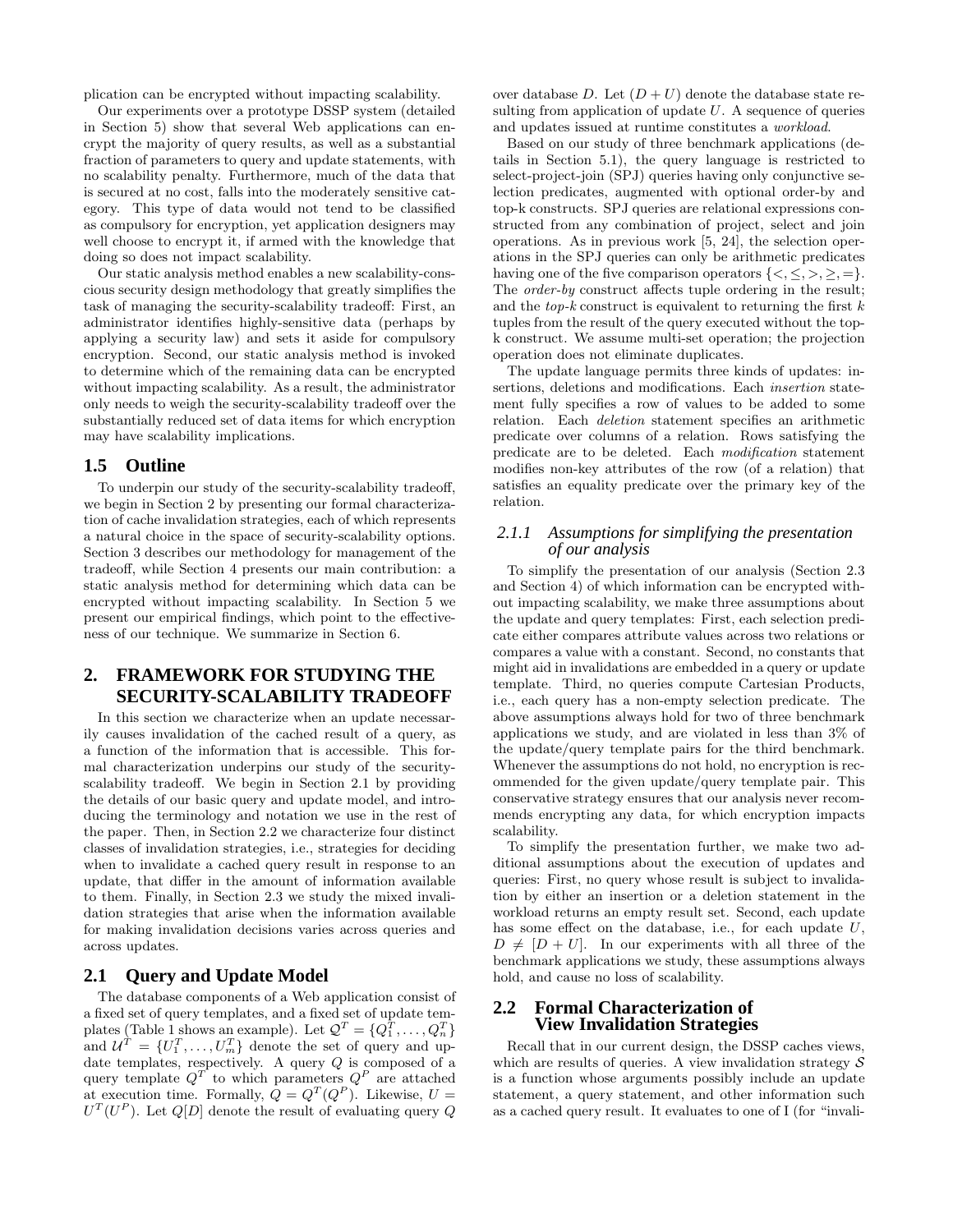

Figure 4: Relationships among classes of view invalidation strategies, in the general case.

date") or DNI (for "do not invalidate"). A view invalidation strategy is correct if and only if whenever a view changes in response to an update, all corresponding cached instances of that view are invalidated. A formal definition of correctness is as follows:

Correctness: A view invalidation strategy  $S$  is correct iff for any query Q, database D, and update U,  $(Q[D]) \neq$  $Q[D+U]) \Rightarrow (\mathcal{S}(U,Q,\ldots) = I).$ 

(Assume that updates are applied sequentially, and that all invalidations necessitated by one update are carried out before the next update is applied.)

A view invalidation strategy is invoked whenever an update occurs. Based on what information they access in making invalidation decisions, four classes of view invalidation strategies, one for each row of Table 2, may be defined as follows: (a) Blind Strategy corresponding to the first row, (b) Template Inspection Strategy (TIS) corresponding to the second row, (c) Statement-Inspection Strategy (SIS) corresponding to the third row, and (d) View-Inspection Strategy (VIS) corresponding to the last row. In each case, the strategy can only use the accessible information for making invalidation decisions. We provide a formal definition for each strategy in the extended technical report version of this paper [19].

These four view invalidation strategies, natural points in the invalidation strategy design space, are largely based on previous work in the area of view invalidations. For example, the methods of [10] can be used to implement a viewinspection strategy. Similarly, the methods of [16] can be used to implement a template- or a statement-inspection strategy. Finally, implementing a blind strategy is simple: invalidate all cached query results on any update.

Also, every correct blind strategy is a correct templateinspection strategy, every correct template-inspection strategy is a correct statement-inspection strategy, and every correct statement-inspection strategy is a correct view-inspection strategy. The relationships are depicted in Figure 4.

We now define minimality:

**Minimality:** A view invalidation strategy  $S$  belonging to class  $\mathcal C$  is *minimal* if and only if it is correct and there exists no query statement  $Q$ , update statement  $U$ , and database  $D$ such that S invalidates the view  $Q[D]$  in response to U, while Exposure levels: blind template stmt view

✲ greater exposure (less encryption)

greater security

#### Figure 5: Security gradient.

✛

another correct view invalidation strategy in class  $\mathcal C$  does not. Corresponding to each class of invalidation strategy, the criterion for a minimal blind strategy (MBS), a minimal template-inspection strategy (MTIS), a minimal statementinspection strategy (MSIS), and a minimal view-inspection strategy (MVIS), can be arrived at, by applying the definition of minimality to the respective class.

For arbitrary databases and workloads, no correct blind strategy is a minimal template-inspection strategy. Similarly, no correct template-inspection strategy is a minimal statement-inspection strategy and no correct statement-inspection strategy is a minimal view-inspection strategy. (We omit formal proofs for brevity.) Figure 4 depicts the relationships among classes of view invalidation strategies as a Venn diagram.

The choice of invalidation strategy determines what information can be encrypted. On the one extreme, if a viewinspection strategy is used, neither queries, nor updates, nor cached query results can be encrypted. On the other extreme, if a blind strategy is used, all queries, updates, and cached query results can be encrypted.<sup>3</sup>

### **2.3 Mixed Invalidation Strategies**

Typically, not all of an application's data is equally sensitive. An administrator may wish to control encryption of information at a per-template granularity. To control what information to encrypt, the administrator chooses an exposure level  $E(U^T) \in \{\text{blind}, \text{ template}, \text{stmt}\}\$  for each update template  $U^T \in \mathcal{U}^T$ , and an exposure level  $E(Q^T) \in$ {blind, template, stmt, view} for each query template  $Q^T \in$  $Q<sup>T</sup>$ . Each exposure level exposes some information of a query or an update; all information not exposed can then be encrypted. The blind exposure level exposes nothing; template exposes the template; stmt exposes the entire query or update statement (i.e., template and parameters); and view (only for query templates) exposes the query statement and the result of executing the query. Figure 5 shows the range of exposure level options.

Figure 6 shows the possible exposure level combinations for a given  $U^T/Q^T$  pair (the contents of the boxes may be ignored for now). When exposure level choices are made independently for every update and query template, the invalidation strategy to use may be determined at the granularity of update/query template pairs. In Figure 6, the shaded boxes correspond to the four classes of invalidation strategies introduced in Section 2.2. (We discuss the unshaded boxes shortly.)

<sup>3</sup>Note that deterministic encryption is required for correct caching mechanics. To check whether a given query can be answered from the cache, a lookup operation is required to check whether the DSSP has a cached copy of the query result. For a VIS or SIS, the query statement serves as the lookup key. For a TIS, the query template along with encrypted parameters are used. For a BS, the encrypted query statement is used as the lookup key.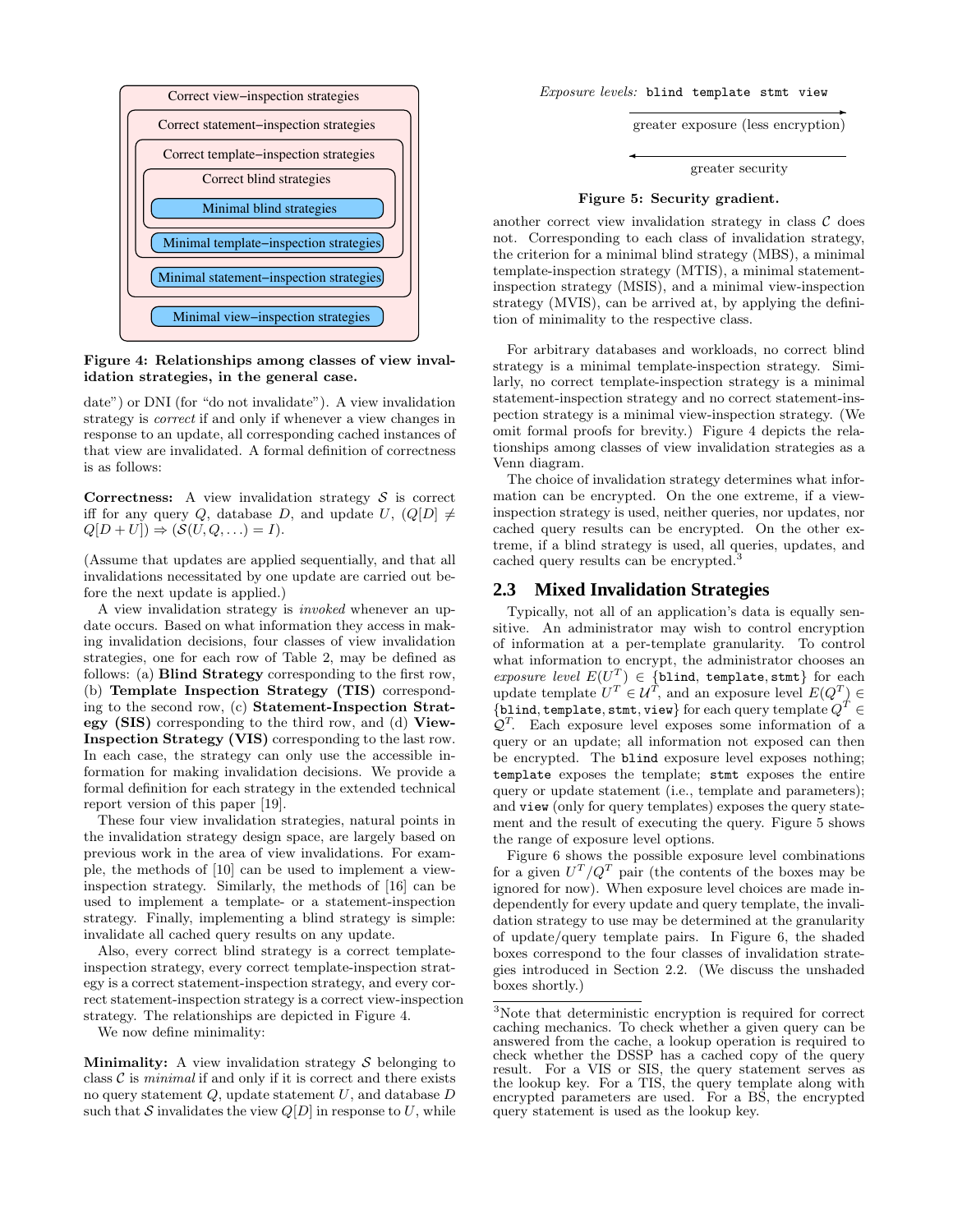|                          |          | Query |          |          |             |  |
|--------------------------|----------|-------|----------|----------|-------------|--|
| blind template stmt view |          |       |          |          |             |  |
|                          | blind    |       |          |          |             |  |
|                          | template |       | $A_{ij}$ | $A_{ij}$ | $A_{ij}$    |  |
|                          | stmt     |       |          | $B_{ij}$ | $\cup_{ij}$ |  |

Figure 6: An Invalidation Probability Matrix  $\mathbf{IPM}(U_i^T,Q_j^T).$ 

### *2.3.1 Invalidation Probabilities*

In our approach, exposure level choices determine the mix of invalidation strategies employed. Given a workload, the invalidation strategy used for a given  $U^T/Q^T$  pair in turn determines the invalidation probability—the likelihood that the invalidation strategy invalidates (the result of) an instance of the query template on seeing an instance of the update template (where probability distribution over template instances are derived from the workload). Invalidation probabilities also depend on the database, and may change over time. In general it is difficult to estimate these (dynamic) quantities accurately, but as we will see we can find useful invariant relationships among them using static analysis alone. For the purpose of our static analysis, we represent the invalidation probabilities for different choices of exposure levels as a matrix. An Invalidation Probability *Matrix* IPM  $(U_i^T, Q_j^T)$ , illustrated in Figure 6, contains invalidation probability values for each combination of exposure levels for  $U_i^T$  and  $Q_j^T$ .  $(A_{ij}, B_{ij},$  and  $C_{ij}$  are placeholders for invalidation probabilities that depend on workload and database characteristics.)

IPM's obey the following properties:

Property 1: The invalidation probability equals 1 if either exposure level is blind. Clearly, whenever no information is available about either update  $U$  or query  $Q$ , for correctness, the cached result of Q must be invalidated whenever any update U occurs.

Property 2: The invalidation probability is the same for all cases in which one exposure level is template and the other is some exposure level other than blind. (We denote this invalidation probability by  $A_{ij} \in [0,1]$ .) Recall from Section 2.1.1 our assumptions that the selection predicates cannot compare two database values of the same relation and there are no constants in the update (query) templates. Under these assumptions, knowledge of the query (update) parameters but not the update (query) parameters does not aid in reducing invalidations because the query (update) parameters cannot be compared to anything. Similarly, knowledge of the query result but not the update parameters does not aid in reducing invalidations. (We omit formal proofs for brevity.)

Property 3: The invalidation probabilities constitute a gradient as we move from top-left to bottom-right in Figure 6, i.e.,  $1 \geq A_{ij} \geq B_{ij} \geq C_{ij} \geq 0$ . Clearly, under minimal invalidation strategies, invalidations cannot increase if more information is available for making invalidation decisions.

From the above discussion, it follows that invalidation strategy classes corresponding to unshaded boxes in Figure 6 are of no interest since they are dominated by those corresponding to shaded boxes, i.e., the shaded boxes permit lower exposure while offering the same invalidation probability. In certain instances, additional domination relationships can be found. First, for certain update/query template pairs  $U_i^T/Q_j^T$ , it can be shown that  $A_{ij} = 1$  (meaning minimal template inspection invalidation strategies are equivalent to minimal blind strategies for such update/query template pairs). Similarly, in some cases  $B_{ij} = A_{ij}$  (meaning minimal statement inspection strategies are equivalent to minimal template inspection strategies for such update/query template pairs), and in some cases  $C_{ij} = B_{ij}$  (meaning minimal view inspection strategies are equivalent to minimal statement inspection strategies for such update/query template pairs). We examine how to identify and exploit such cases in Section 4. Before we approach this topic, we first describe our overall approach to managing the securityscalability tradeoff while meeting scalability requirements.

# **3. OVERVIEW OF APPROACH**

In this section we outline our approach for managing the security-scalability tradeoff, given scalability requirements. As Figure 5 shows, one may control security by adjusting the exposure level of an application's update and query templates. We first provide our approach in Section 3.1, and then present a brief example in Section 3.2 that illustrates the approach.

### **3.1 Our Approach**

A natural approach to solve the security-scalability management problem is to model it as a constrained optimization problem where each potential solution, i.e., an assignment of an exposure level to every template of the application, has an "overhead" and a "security" value; the objective is to maximize the "security" value while keeping the "overhead" below a given threshold. However, the approach is impractical because assigning meaningful security values to, and predicting overhead values of, each potential solution is virtually impossible.

We advocate a new scalability-conscious security design methodology, which uses the following practical three-step approach for managing the security-scalability tradeoff, given a scalability requirement:

- 1. Beginning with maximum exposure for all templates, i.e., exposure level stmt for each update template and exposure level view for each query template, reduce exposure levels (i.e., move to the left in Figure 5) based on cases in which data absolutely must be encrypted. Such requirements may be decided in an ad-hoc manner, or based on a data privacy law such as [7].
- 2. Using our static analysis techniques (described shortly), reduce exposure level of each template for which doing so does not impact scalability.
- 3. Prioritize remaining exposure level reduction possibilities based on security considerations and adjust with respect to the tradeoff with scalability.

Step 2 is the focus of our work. We divide Step 2 into two sub-steps:

Step 2(a): Characterize IPM domination relationships. Determine for each  $U_i^T/Q_j^T$  pair whether (a)  $A_{ij} = 1$ , (b)  $B_{ij} = A_{ij}$ , and (c)  $C_{ij} = B_{ij}$ . Identifying these relationships is a challenge; Section 4 is dedicated to this task.

Step 2(b): Eliminate high-exposure options whenever possible without hurting scalability. The inputs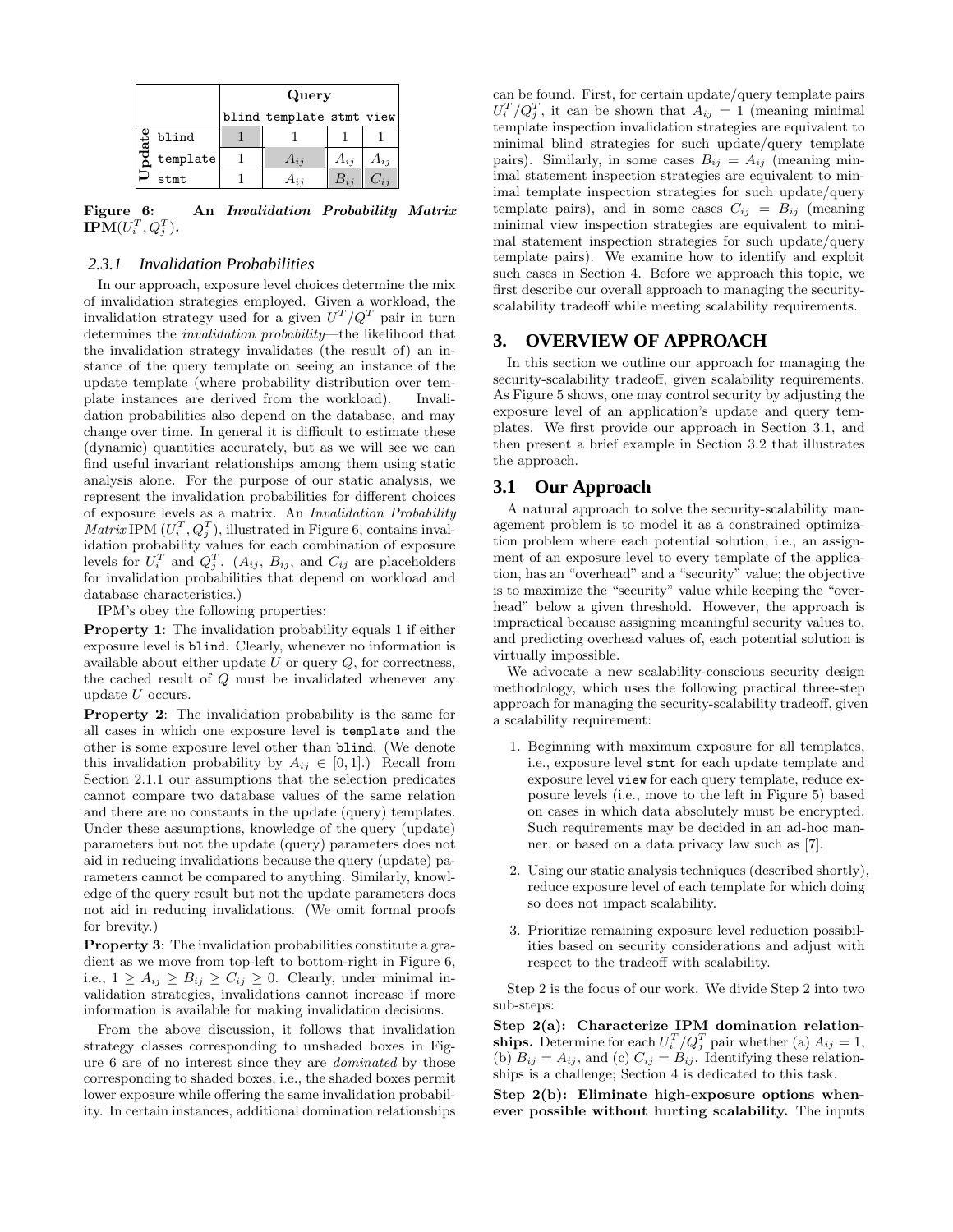| $Q_1^T$ | SELECT toy_id FROM toys WHERE toy_name=?                                |  |  |  |  |
|---------|-------------------------------------------------------------------------|--|--|--|--|
| $Q_2^T$ | SELECT qty FROM toys WHERE toy_id=?                                     |  |  |  |  |
|         | $ Q_3^T $ SELECT cust name FROM customers, credit card                  |  |  |  |  |
|         | WHERE cust_id=cid and zip_code=?                                        |  |  |  |  |
|         | $ U_1^T $ DELETE FROM toys WHERE toy_id=?                               |  |  |  |  |
|         | $\lfloor U_2^T \rfloor$ INSERT INTO credit_card (cid, number, zip_code) |  |  |  |  |
|         | VALUES $(?, ?, ?)$                                                      |  |  |  |  |

Table 3: A more elaborate example TOYSTORE application having three query templates  $Q_1^T,Q_2^T,Q_3^T,$  two update templates  $U_1^T, U_2^T$  and three base relations: toys with attributes toy id, toy name, qty, customers with attributes cust id, cust name, and credit card with attributes cid, number, zip code. Attribute credit card.cid is a foreign key into the customers relation. The question marks indicate parameters bound at execution time.

to this step include: (a) IPM tables with the information from IPM characterization (Step 2a) plugged in, and (b) the initial exposure levels of templates based on requirements that certain data must absolutely be encrypted (Step 1). The goal of Step 2b is to maximally reduce the exposure level for each template without impacting scalability. Since scalability is impacted whenever invalidation probabilities change, the key idea in achieving maximal reduction of exposure levels is to ensure that the invalidation probability of no update/query template pair (as given by the IPM table) changes due to a reduction in the exposure level of a template.

A simple greedy algorithm can be used for Step 2b. It iterates over update and query templates, reducing template exposure levels when doing so incurs no increase in invalidation probability for any update/query template pair. The algorithm terminates when no further reduction is possible for any template. The order in which templates are considered does not affect the final outcome.

We next provide an example that illustrates our approach.

### **3.2 Example**

Consider the TOYSTORE application shown in Table 3, an extension of our earlier simple-toystore application of Table 1. As Step 1, the administrator may well decide that credit card numbers are not to be exposed, and accordingly reduce the exposure level of  $U_2^T$  to template. Using the notation introduced in Section 2.3,  $E(U_2^T) = \texttt{template}.$ 

The next step is Step 2a, in which the IPM domination relationships are characterized. The results for the TOYStore application are provided in Table 4. To understand intuitively how these relationships are determined, let us focus on the first row, i.e., entries corresponding to  $U_1^T$ . Since no instance of  $U_1^T$  can affect the result of any instance of  $Q_3^T$ , no instance of  $U_1^T$  will trigger invalidation of the result of any instance of  $Q_3^T$ , so  $A_{13} = 0$ . However, since an instance of  $U_1^T$  can affect the result of an instance of  $Q_2^T$ or  $Q_1^T$ ,  $A_{12} > 0$  and  $A_{11} > 0$ . As we show in Section 4, whenever  $A_{ij} > 0$ ,  $A_{ij} = 1$ . Hence,  $A_{11} = A_{12} = 1$ . Further, using our analysis in Section 4, it can be inferred that  $B_{11} = A_{11}$ , i.e., knowledge of the parameters of  $U_1^T$  and  $Q_1^T$  does not aid in reducing invalidations. Also  $C_{12} = B_{12}$ , i.e., additional knowledge of the content of the result of an

|         |                   | $Q_1^T$ (j=1) $Q_2^T$ (j=2) | $Q_3^T$ (j=3)     |
|---------|-------------------|-----------------------------|-------------------|
|         | $A_{11} = 1$      | $A_{12}=1$                  | $A_{13}=0$        |
| $U^T$   | $B_{11} = A_{11}$ | $B_{12} < A_{12}$           | $B_{13}=A_{13}$   |
| $(i=1)$ | $C_{11} < B_{11}$ | $C_{12} = B_{12}$           | $C_{13}=B_{13}$   |
|         | $A_{21} = 0$      | $A_{22}=0$                  | $A_{23} = 1$      |
| $U_2^T$ | $B_{21} = A_{21}$ | $B_{22}=A_{22}$             | $B_{23} < A_{23}$ |
| $(i=2$  | $C_{21} = B_{21}$ | $C_{22} = B_{22}$           | $C_{23}=B_{23}$   |

Table 4: Summary of IPM characterization for the example TOYSTORE application.

instance of  $Q_2^T$ , when the parameters of  $U_1^T$  and  $Q_2^T$  are already known, does not aid in reducing invalidations. Finally, since  $A_{13} = 0$ ,  $A_{13} = B_{13} = C_{13}$  holds trivially due to Property 3 (Section 2.3).

Step 2b follows the IPM characterization step. When invoked on the toystore application (Table 3) with inputs as  $E(U_2^T)$  = template (Step 1) and Table 4 (Step 2a), the algorithm used for Step 2b reduces exposure level of query  $\mathrm{template}\ Q_3^T$  from  $\texttt{view}$  to  $\texttt{template},$  and of  $\mathrm{query}\ t\mathrm{template}$  $Q_2^T$  from view to stmt. By reducing the exposure level in this way, the inventory (quantity of toys in stock) and the customer demographic (customers in an area) are no longer exposed. An application provider may prefer not to expose this moderately sensitive information, all else being equal. Further, we confirm that the additional security this reduction in exposure enables does not impact scalability. As before, cached results of instances of  $Q_2^T$  are only invalidated by instances of  $U_1^T$  if the toy id match, and cached results of all instances of  $Q_3^T$  are invalidated by any instance of  $U_2^T$ .

Having presented our overall approach, we next describe how to determine IPM domination relationships using static analysis (Step 2a).

# **4. IPM CHARACTERIZATION**

Recall from Section 3.1 that IPM characterization entails: determining statically for each  $U_i^T/Q_j^T$  pair, whether (a)  $A_{ij} = 1$ , (b)  $B_{ij} = A_{ij}$ , and (c)  $C_{ij} = B_{ij}$ . We discuss in Sections 4.2 – 4.4, how to determine for a given  $U^T/Q^T$ pair whether each of these relationships holds. Then, in Section 4.5 we discuss how additional information, beyond those considered up to now, affect IPM values. But, first in Section 4.1, we introduce some terminology for classifying query and update templates in a way that is useful for our analysis.

### **4.1 Query and Update Classification**

Define selection attributes of update template  $U^T$  (denoted  $S(U<sup>T</sup>)$  to be attributes used in any selection predicate (i.e., a selection or a join condition) of  $U^T$ . (If  $U^T$  is an insertion,  $S(U^T) = \{\}.$  Further define modified attributes  $(M(U<sup>T</sup>))$  of  $U<sup>T</sup>$ , selection attributes  $(S(Q<sup>T</sup>))$  of query template  $Q^T$ , and preserved attributes  $(P(Q^T))$  of  $Q^T$  as in Table 5. If  $U^T$  is an insertion or a deletion,  $M(U^T)$  is defined to be the set of all attributes in the table in which the insertion or deletion takes place. For the toystore application (Table 3),  $S(Q_1^T) = \{\texttt{toys.toy_name}\}, P(Q_1^T) = \{\texttt{toys.toy_id}\},$  $S(U_1^T) = \{ \texttt{toys.toy_id} \}, \, M(U_1^T) = \{ \texttt{toys.toy_id},$ toys.toy name, toys.qty}.

Recall from Section 2.1 that queries are restricted to be Select-Project-Join (SPJ) queries having conjunctive selection predicates, augmented with optional order-by, and topk constructs. Further define two (possibly overlapping) classes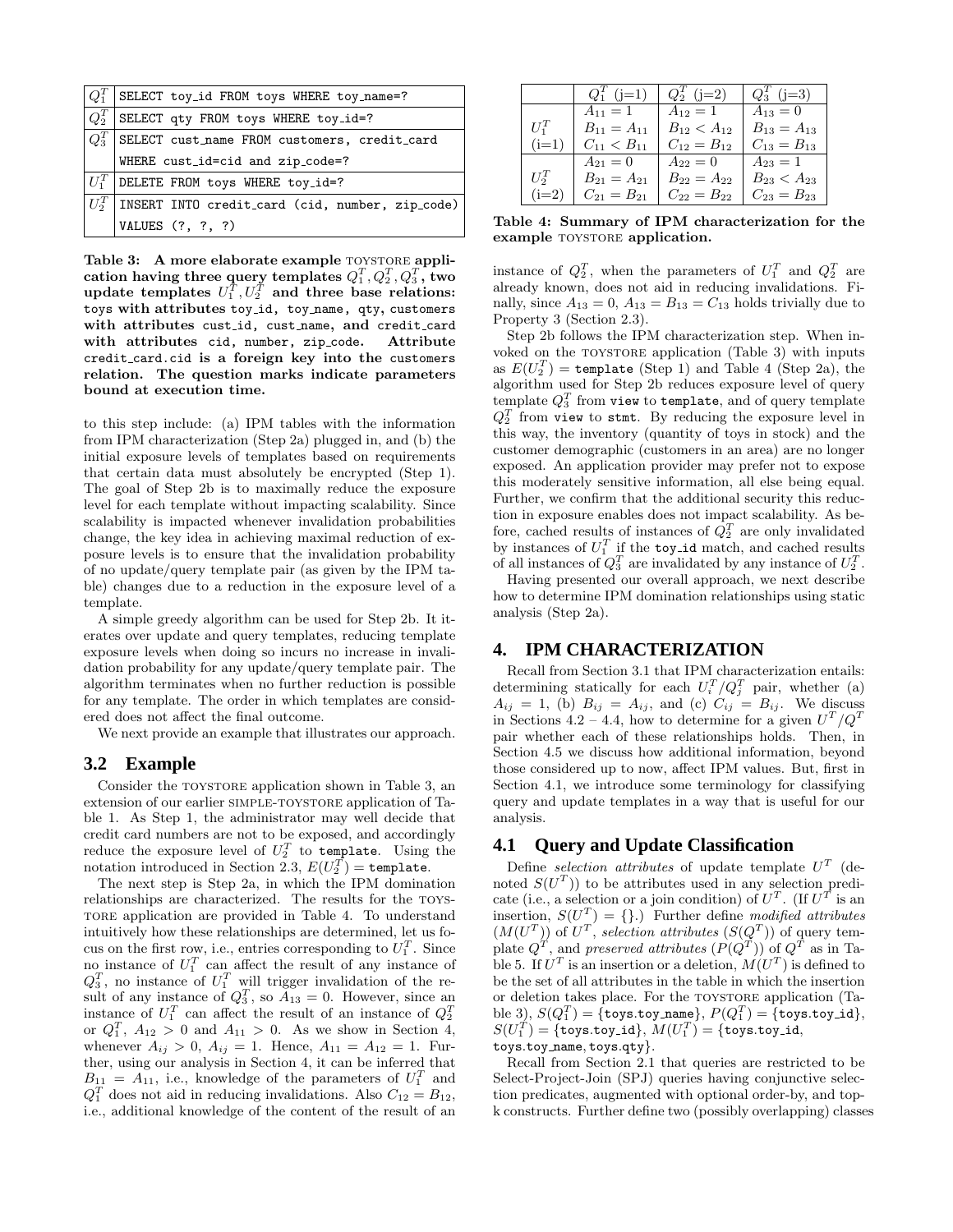| Sumbol   | Meaning                                                                                                    |
|----------|------------------------------------------------------------------------------------------------------------|
| $S(U^T)$ | Attributes used in any of the selection predicates<br>(i.e., selection and join conditions) of $\bar{U}^T$ |
| $M(U^T)$ | Attributes modified by $U^T$                                                                               |
| $S(Q^T)$ | Attributes used in selection predicates or<br>order-by constructs of $Q^T$                                 |
|          | Attributes retained in the result of $QT$                                                                  |

Table 5: Notation for aspects of templates.

| $\mathbf{f}^T \in \mathcal{E}$                                                       | $Q$ is a query with only equality joins                    |
|--------------------------------------------------------------------------------------|------------------------------------------------------------|
| $Q^T \in \mathcal{N}$                                                                | $Q$ is a SPJ query with                                    |
|                                                                                      | no top-k constructs                                        |
| $U^T \in \mathcal{T}$                                                                | $U$ is an insertion                                        |
| $U^T \in \mathcal{D}$                                                                | $U$ is a deletion                                          |
| $U^T \in \mathcal{M}$                                                                | $U$ is a modification                                      |
| $U^T$ is <i>ignorable</i> for $Q^T$                                                  | $\langle U^T, Q^T \rangle \in \mathcal{G} \Leftrightarrow$ |
| $(\langle U^T, Q^T \rangle \in \mathcal{G})$                                         | $M(UT) \cap (P(QT) \cup S(QT)) = \{\}$                     |
| $Q^T$ is result-unhelpful $\langle U^T, Q^T \rangle \in \mathcal{H} \Leftrightarrow$ |                                                            |
| for $U^T$ $(\langle U^T, Q^T \rangle \in \mathcal{H})$ $S(U^T) \cap P(Q^T) = \{\}$   |                                                            |

Table 6: Query and update classes.

of queries: ones with only equality joins or no joins (denoted  $\mathcal E$  for equality), and ones with no top-k constructs  $(\mathcal N)$ . As before, there are three classes of updates: insertions (denoted  $\mathcal{I}$ ), deletions  $(\mathcal{D})$ , and modifications  $(\mathcal{M})$ . We say an update (query) template belongs to a particular update (query) class if any instance of the update (query) template belongs to the class.

For our static analysis, it is important to know whether any instance of an update template can ever affect the result of any instance of a query template. Following the terminology of [24], an update template  $U<sup>T</sup>$  is *ignorable* with respect to a query template  $Q<sup>T</sup>$  if and only if no attributes modified by the update template are either preserved by the query template, or used in the selection predicate of the query template. Let  $\mathcal G$  denote the set of all such update/query template pairs, i.e.,  $\langle U^T, Q^T \rangle \in \mathcal{G} \Leftrightarrow$  $M(U^T) \cap (P(Q^T) \cup S(Q^T)) = \{\}.$  For example, in the TOY-STORE application (Table 3), update template  $U_1^T$  is ignorable with respect to query template  $Q_3^T$ .

It is also important to know whether a query result has any information that aids in reducing invalidations. A query template  $Q<sup>T</sup>$  is result-unhelpful with respect to an update template  $U^T$  if and only if none of the selection attributes of the update template are preserved by the query template. Let  $H$  denote the set of all such update/query template pairs, i.e.,  $\langle U^T, Q^T \rangle \in \mathcal{H} \Leftrightarrow S(U^T) \cap P(Q^T) = \{\}.$  For example, in the TOYSTORE application (Table 3), query template  $Q_3^T$  is result-unhelpful for update template  $U_2^T$ .

In Table 6, we summarize the different classes of templates and properties of update/query template pairs.

## **4.2 Blind vs. Template-Inspection (Does**  $A_{ij} = 1$ **?)**

Begin by considering the case in which both update and query templates are exposed. If any instance of update template  $U_i^T$  could cause invalidation of cached results of all possible instances of query template  $Q_j^T$ , then  $A_{ij} = 1$ . Hence, there is no advantage to using a minimal templateinspection strategy instead of a minimal blind strategy, i.e., knowledge of the query or update templates does not aid in decreasing invalidations. For example,  $A_{11}$  equals 1 in the toystore application (Table 4).

Furthermore, if  $A_{ij}$  is greater than 0, then  $A_{ij}$  equals 1, i.e.,  $A_{ij} > 0 \Rightarrow A_{ij} = 1$ . The implication holds because the invalidation behavior of a template-inspection strategy is the same for all instances of an update/query template pair. So if there exists some instance of  $U_i^T$  that causes invalidation of cached results of some instance of  $Q_j^T$ , then 'any' instance of  $U_i^T$  causes invalidation of cached results of 'all' instances of  $Q_j^T$ . Thus,  $A_{ij}$  either equals 0 or 1.

Lemma 1 provides the necessary and sufficient conditions for determining if  $A_{ij}$  equals 0.

Lemma 1. With assumptions as in Section 2.1, invalidation probability  $A_{ij}$  equals 0 if and only if the update template  $U_i^T$  is ignorable with respect to the query template  $Q_j^T$ . Formally,  $A_{ij} = 0 \Leftrightarrow \langle U_i^T, Q_j^T \rangle \in \mathcal{G}$ . Otherwise,  $A_{ij} = 1$ .

Proof: We omit a formal proof for brevity.

# **4.3 Template-Inspection vs. Statement-Inspection (Does**  $B_{ij} = A_{ij}^{\ \ T}$ ?)

For a given update/query template pair, if whenever a minimal template-inspection strategy (MTIS) evaluates to invalidate (denoted I), a minimal statement-inspection strategy (MSIS) also evaluates to I, then  $B_{ij} = A_{ij}$ , i.e., knowledge of update and query parameters in addition to the update and query template does not aid in decreasing invalidations. Since  $A_{ij}$  can take only two possible values, 0 or 1, if  $B_{ij} = A_{ij}$ , then either  $B_{ij} = A_{ij} = 0$  or  $B_{ij} = A_{ij} = 1$ .

**Case 1** ( $B_{ij} = A_{ij} = 0$ ): Property 3 (Section 2.3) implies that the equality  $B_{ij} = A_{ij} = 0$  holds if and only if  $A_{ij} = 0$ . Furthermore, from Lemma 1, we know the necessary and sufficient conditions for  $A_{ij}$  being 0. Combining the two statements,  $B_{ij} = A_{ij} = 0$  holds if and only if the update template is ignorable with respect to the query template, i.e.,  $B_{ij} = A_{ij} = 0 \Leftrightarrow \langle U_i^T, Q_j^T \rangle \in \mathcal{G}$ .

**Case 2** ( $\mathbf{B}_{ij} = \mathbf{A}_{ij} = 1$ ): The equality  $A_{ij} = 1$  is a necessary condition for  $B_{ij} = A_{ij} = 1$ . Using Lemma 1, the previous statement can be rewritten as: update template  $U_i^T$  must not be ignorable with respect to query template  $Q_j^T$  for the equality  $B_{ij} = A_{ij} = 1$  to hold. This necessary condition for  $B_{ij} = A_{ij} = 1$  is however not a sufficient condition since a MSIS also has knowledge of the parameters of the update and the query statement. This knowledge may allow the MSIS to infer that an instance of  $U_i^T$  does not affect the cached query result of some instance of  $Q_j^T$ . For example,  $A_{12} = 1$  but  $B_{12} < 1$  in the TOYSTORE application (Table 4).

However, if  $S(U_i^T) \cap S(Q_j^T) = \{\}$ , then knowing the parameters in addition to the update and query templates cannot aid in decreasing invalidations. Hence a sufficient condition for  $B_{ij} = A_{ij} = 1$  is: If no attribute is common to the selection predicates of both the update and query template, and the update template is not ignorable with respect to the query template, then  $B_{ij} = A_{ij} = 1$ , i.e.,  $(S(U_i^T) \cap S(Q_j^T) = \{\}) \wedge (\langle U_i^T, Q_j^T \rangle \notin \mathcal{G}) \Rightarrow B_{ij} = A_{ij} = 1.$ 

# **4.4 Statement-Inspection vs. View-Inspection (Does**  $C_{ij} = B_{ij}$ ?)

For a given update/query template, if whenever a minimal statement-inspection strategy (MSIS) evaluates to invalidate (denoted I), a minimal view-inspection strategy (MVIS)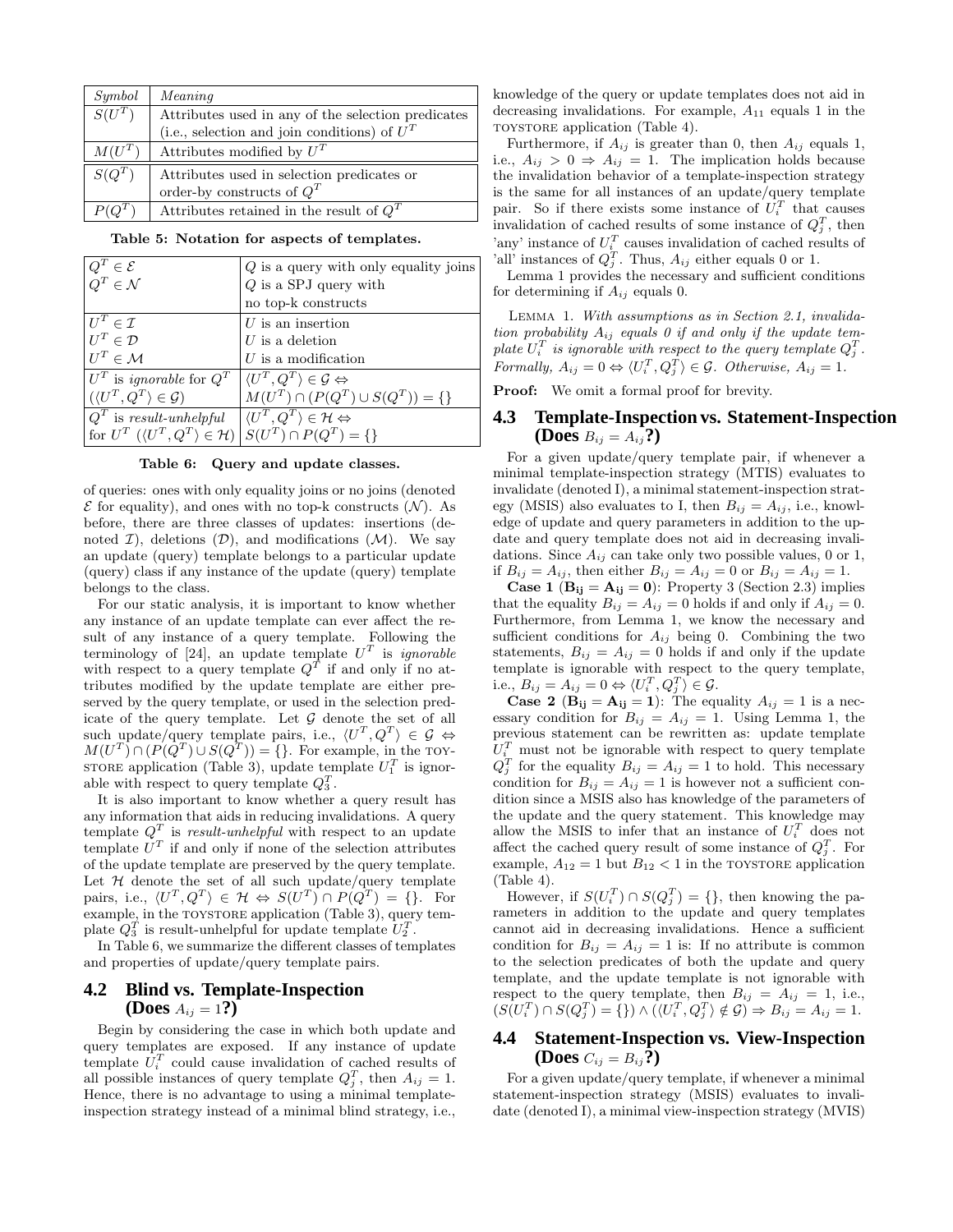also evaluates to I, then  $C_{ij} = B_{ij}$ , i.e., knowledge of the query result in addition to the update and query statement does not aid in decreasing invalidations. From Property 3 (Section 2.3),  $C_{ij} \leq B_{ij}$ . In this subsection we provide several sufficient conditions for the equality  $C_{ij} = B_{ij}$  by identifying important classes of update/query pairs for which the equality holds. For other classes, we provide an example instance of  $U_i^T$  and  $Q_j^T$  for which  $C_{ij}$  <  $B_{ij}$ . Next, we consider the three classes of updates in turn: insertions, deletions, and modifications.

Insertions. This paragraph applies if the update is an insertion. If queries are limited to SPJ queries having conjunctive selection predicates, with equality as the join operator, augmented by optional order-by constructs, then whenever a MSIS evaluates to I, a MVIS also evaluates to I, i.e.,  $(U_i^T \in \mathcal{I}) \wedge (Q_j^T \in \mathcal{E} \cap \mathcal{N}) \Rightarrow C_{ij} = B_{ij}$ . (We provide the proof in [19].) This result is our most significant contribution in finding sufficient conditions for  $C_{ij}$  =  $B_{ij}$ . For example,  $C_{23}$  equals  $B_{23}$  for the TOYSTORE application (Table 4), as predicted by this result. However, when the query template either has one or more of  $\{\leq,\leq\}$  $\{S, S, \geq\}$  appearing in the join predicate  $(Q_j^T \notin \mathcal{E})$ , or has a top-k construct  $(Q_j^T \notin \mathcal{N})$ ,  $C_{ij}$  may be less than  $B_{ij}$ , as illustrated when the update INSERT INTO toys (toy id, toy name, qty) VALUES (15, 'toyB', 10) is paired with either of the following queries:

a) SELECT t1.toy id, t1.qty, t2.toy id, t2.qty FROM toys as t1, toys as t2 WHERE t1.toy name='toyA' AND t2.toy name='toyB' AND t1.qty > t2.qty

Suppose the query result has just one tuple (10, 3, 12, 2). A minimal statement-inspection strategy will invalidate the cached query result, since a 'toyA' with qty > 10 might exist in the database. However, a minimal view-invalidation strategy, with the knowledge of the cached query result, which implies that there is no 'toyA' with  $qty > 3$ , will not invalidate the query result.

#### b) SELECT MAX(qty) FROM toys

Suppose the result of this top-k query is 15. A minimal statement-inspection strategy will necessarily invalidate the cached query result, since the current max(qty) might be less than 10. However, a minimal view-invalidation strategy, with the knowledge of the query result, will not invalidate the cached query result.

Deletions. This paragraph applies if the update is a deletion. If the query template is result-unhelpful with respect to the update template, then whenever a MSIS evaluates to invalidate (I), a MVIS also evaluates to I, i.e.,  $\langle U_i^T, Q_j^T \rangle \in$  $\mathcal{H} \Rightarrow C_{ij} = B_{ij}$ . (We provide the proof in [19].) For example, the equalities  $C_{12} = B_{12}$  and  $C_{13} = B_{13}$  hold for the toystore application (Table 4), as predicted by this result. Moreover, the  $U_1^T/Q_1^T$  pair of the TOYSTORE application is an example where the precondition of this result is not met and  $C_{11} < B_{11}$ .

Modifications. This paragraph applies if the update is a modification. If either the update template is ignorable with respect to the query template or the query template is result-unhelpful with respect to the update template, then whenever a MSIS evaluates to invalidate (I), a MVIS also

evaluates to I, i.e.,  $\langle U_i^T, Q_j^T \rangle \in \mathcal{G} \cup \mathcal{H} \Rightarrow C_{ij} = B_{ij}$ . (We provide the proof in [19].)Moreover, if the precondition of this result is not met,  $C_{ij}$  may be less than  $B_{ij}$ , as with the following update/query pair:

#### UPDATE toys SET qty=10 WHERE toy id=5

SELECT toy id FROM toys WHERE qty > 100

Let the toy with  $\text{toy}$  id=5 be absent from the cached query result. A minimal statement-inspection strategy will necessarily invalidate the cached query result, because the cached result could contain the toy with toy id = 5. A minimal view-inspection strategy will not invalidate it.

#### **4.5 Database Integrity Constraints**

So far the IPM values are based on the DSSP's (optional) knowledge of the update statement, the query statement, and the query result. The DSSP can further lower the values of the invalidation probabilities  $A_{ij}$ ,  $B_{ij}$ , and  $C_{ij}$ , i.e., increase the precision of invalidation decisions, by using database integrity constraints. Database integrity constraints are conditions on the database that must be satisfied at all times, i.e., all instances of the database must satisfy the constraints. We expect the DSSP to know the basic database integrity constraints<sup>4</sup>, and thus use them for providing greater scalability to the applications. We list two such basic database integrity constraints below, and show, using the TOYSTORE application (Table 3), how knowledge of the constraints can affect values of the IPM:

- 1. Primary key constraint: Consider the query template  $Q_2^T$ . If toy id is the primary key of the toys relation, then the toys table cannot have more than one tuple with the same value of toy id. As a result, no insertion into the toys relation affects the cached query result of any instance of the query template  $Q_2^T$ .
- 2. Foreign key constraint: Consider the query template  $Q_3^T$  . We already assume that attribute  $\mathtt{cid}$  of the credit card relation is a foreign key into customers relation, i.e., the value of the cid attribute for any tuple of the credit card relation should be the same as the value of the attribute cust id for some tuple in the customers relation. Further, any insertion into the customers relation inserts a new cust id, which cannot join with any tuple in the credit card relation. As a result, no insertion into the customers relation affects the cached query result of any instance of  $Q_3^T$ .

For any update/query template pair, if either of the two integrity constraints applies,  $A_{ij}$  becomes zero. Furthermore, as Property 3 (Section 2.3) implies, if  $A_{ij} = 0$ , then the equality  $A_{ij} = B_{ij} = C_{ij} = 0$  holds.

### **5. EVALUATION**

We have built a prototype DSSP to gain a better understanding of the magnitude of the security-scalability tradeoff, and to see how well our scalability-conscious security design methodology works in practice. Before presenting these results, we describe our benchmark applications in Section 5.1, and our experimental methodology in Section 5.2.

<sup>4</sup>For all three benchmark applications that we study (details in Section 5.1), database integrity constraints fall into the category of insensitive data, and so revealing it to the DSSP does not compromise security.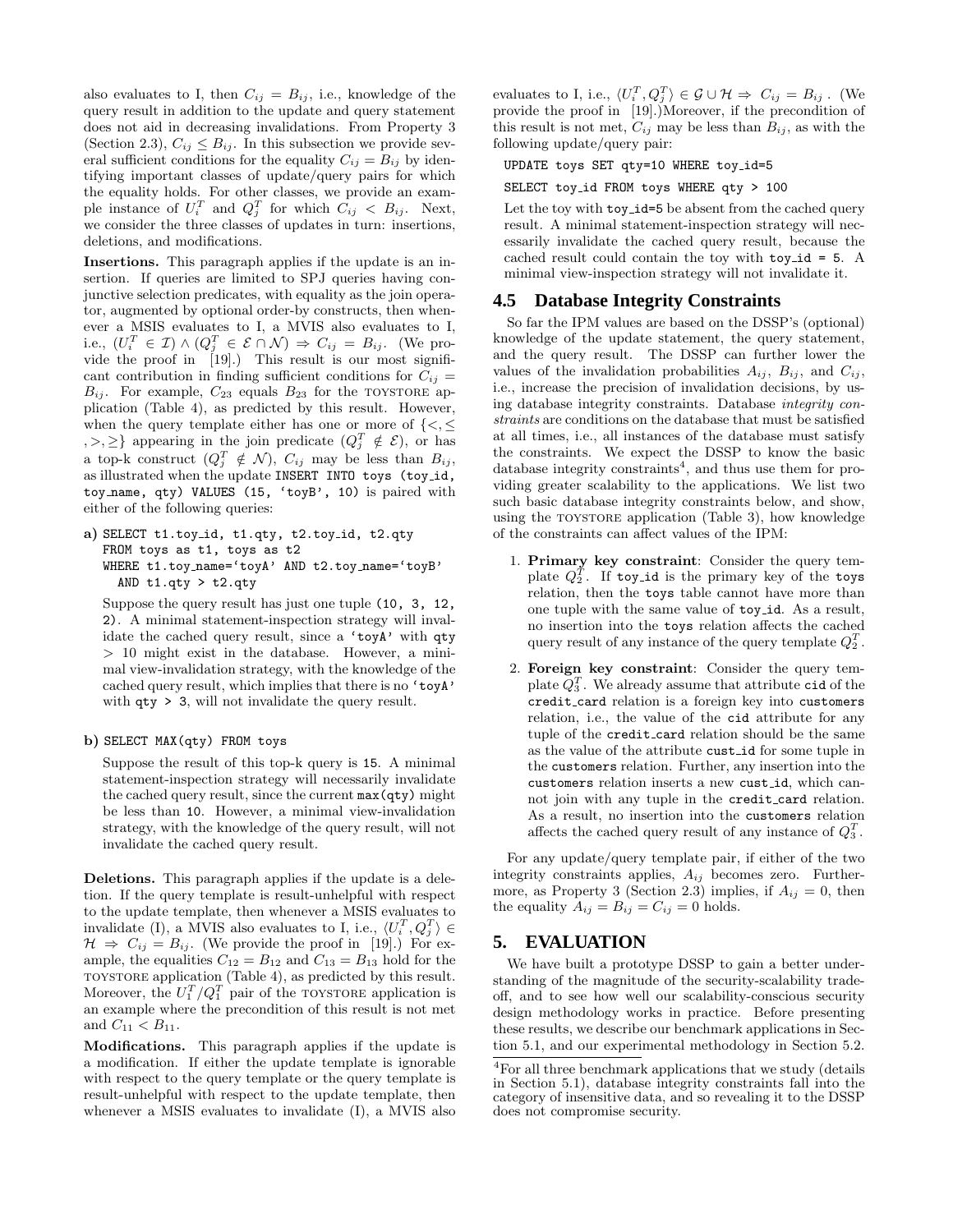|                         | Number of $U^T/Q^T$ pairs for which    |       |    |         |   |
|-------------------------|----------------------------------------|-------|----|---------|---|
|                         |                                        | $A=1$ |    |         |   |
| $Application   A = B =$ |                                        | B < A |    | $B = A$ |   |
|                         | $= C = 0  C < B  C = B  C < B  C = B $ |       |    |         |   |
| <b>AUCTION</b>          | 267                                    | 2     | 25 | 14      |   |
| <b>BBOARD</b>           | 488                                    |       | 25 | 25      | 2 |
| <b>BOOKSTORE</b>        | 405                                    |       | 22 | 18      |   |

Table 7: IPM characterization results for the three applications. The table entries denote the number of update/query template pairs for which particular IPM relationships hold.

Then, in Section 5.3 we confirm that blanket encryption of all data passing through the DSSP greatly hurts scalability. Finally, in Section 5.4 we find that our scalability-conscious security design methodology enables significantly greater security without impacting scalability.

### **5.1 Benchmark Applications**

We sought Web benchmarks that make extensive use of a the database and are representative of real-world applications. We found three publicly available benchmark applications that met these criteria: RUBiS [21], an auction system modeled after ebay.com, RUBBoS [22], a simple bulletin-board-like system inspired by slashdot.org, and TPC-W [26], a transactional e-Commerce application that captures the behavior of clients accessing an online book store<sup>5</sup>. We used Java implementation of these applications. We will henceforth refer to these applications as AUCTION, bboard, and bookstore, respectively.

The update/query templates of these applications differ from the assumptions outlined in Section 2.1 in one significant way: between 7% and 11% of the query templates for each application have aggregation or group-by constructs. Aggregation is one of min, max, count, sum, avg, and group-by allows application of aggregation functions to tuples clustered by some attribute. Our current model does not handle aggregation and group-by queries. For our evaluation, we separately consider each update/query template pair, where the query has an aggregation or group-by construct, and manually determine the behavior of each of the four classes of minimal invalidation strategies of Section 2.2.

#### *5.1.1 IPM Characterization Results*

Table 7 summarizes the IPM characterization results for the three applications, assuming the DSSP has knowledge of the two types of database integrity constraints mentioned in Section 4.5. Each row of Table 7 corresponds to an application. The table entries denote the number of update/query template pairs for which particular IPM relationships hold. The first column lists the number of update/query template  $(U^T/Q^T)$  pairs for which the equality  $A = B = C = 0$ 

holds. For each application, the majority of  $U^T/Q^T$  pairs fall in this category. For the remaining  $U^T/Q^T$  pairs, invalidation probability A equals 1. These  $U^T/Q^T$  pairs are further divided into four categories, represented by the next four columns of Table 7, depending on whether  $B < A$  or  $B = A$ , and whether  $C < B$  or  $C = B$ . As Table 7 shows, equalities  $B = A$  and/or  $C = B$  hold for the majority of the template pairs. Accordingly, for these template pairs, reducing the exposure of templates does not increase invalidations. Thus, the analysis presented in Section 4 applies to the applications we studied.

### **5.2 Experimental Methodology**

We performed our experiments with a simple two-node configuration—a home server that runs MySQL4 [20] as its database management system, and a DSSP node that provides answers to database queries using its store of the cached query results, running on Emulab [27]. (To keep the configuration simple, the DSSP node also provided the functionality of a CDN node, i.e., the ability to run Web applications and to interact with a user running a Web browser. We used Tomcat [14] to provide both functionalities.) Cached query results were kept consistent with the home server's database using non-transactional invalidation of cached query results.

The home server machine had an Intel P-III 850 MHz processor with 512 MB of memory, while the DSSP node had an Intel 64-bit Xeon processor with 2048 MB of memory. In all experiments, the home server and DSSP node were connected by a high latency, low bandwidth duplex link (100 ms latency, 2 Mbps). Each client was connected to the DSSP node by a low latency, high bandwidth duplex link (5 ms latency, 20 Mbps). These network settings model a deployment in which a DSSP node (because there are many of them) is "close" to the clients, most of which are "far" from any single home server.

Since the overhead for emulating clients is low, one additional Emulab node was used to emulate all clients. As in the TPC-W [26] specification, clients simulate human usage patterns by issuing an HTTP request, waiting for the response, and pausing for a think time of X seconds before requesting another Web page— $X$  is drawn from a negative exponential distribution with a mean of seven seconds.

Each experiment ran for ten minutes, and the DSSP node started with a cold cache each time. The database configuration parameters we used in our experiments and sample update numbers for a ten minute run are listed in [19]. Scalability was measured as the maximum number of users that could be supported while keeping the response time below two seconds for 90% of the HTTP requests.

## **5.3 Magnitude of Security-Scalability Tradeoff**

Figure 8 plots the scalability of an application as a function of the invalidation strategy used by the DSSP, for all three applications. The y-axis plots scalability, measured as specified in Section 5.2. On the x-axis, we consider an instance of each of the four classes of invalidation strategies introduced in Section 2.2. (The same invalidation strategy is used for all update/query template pairs.) For the bboard application, in which each HTTP request results in about ten database requests, with the poor cache behavior of a blind or a template inspection strategy, not even a small

 ${}^{5}{\rm To}$  make the TPC-W application more representative of a real-world bookseller, we changed the distribution of book popularity in TPC-W from a uniform distribution to a Zipf distribution based on the work by Brynjolfsson et al. [6]. Brynjolfsson et al. verified empirically that for the wellknown online bookstore amazon.com, the popularity of books varies as  $\log Q = 10.526 - 0.871 \log R$ , where R is the sales rank of a book and  $Q$  is the number of copies of the book sold within a short period of time.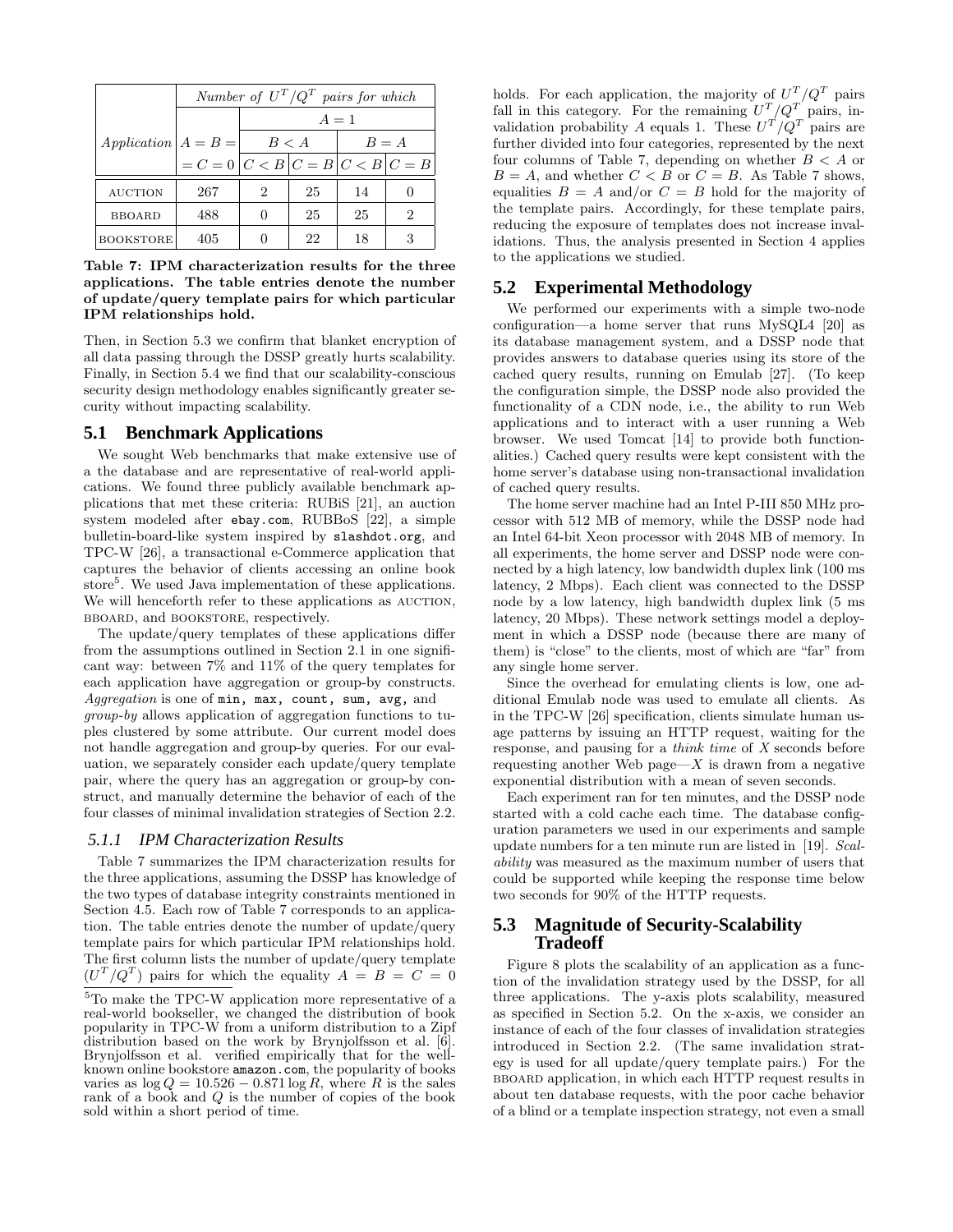Query templates:



Figure 7: Starting with the California data privacy law, additional exposure reduction for query and update templates.



Figure 8: Tradeoff between security and scalability, as a function of coarse-grain invalidation strategy.

number of clients can be supported within the response time threshold specified in Section 5.2.

For each application, the leftmost strategy, a minimal view inspection strategy (MVIS), offers the best scalability, but the worst security (full exposure of all data). On the other extreme, the rightmost strategy, a minimal blind strategy (MBS), offers the best security (full encryption of all data), but the worst scalability. Figure 8 confirms the claim made in Section 1 that blanket encryption of all data (thereby requiring a blind invalidation strategy) significantly hinders scalability.

### **5.4 Security Enhancement Achieved**

In this section we show that for all three applications, the static analysis step of our scalability-conscious security design methodology enables significantly greater security without impacting scalability. Recall Figure 3 of Section 1.2, which plots scalability<sup>6</sup> versus security, for a simple metric

of security that counts the number of query templates for which results can be encrypted. Our static analysis identifies 21 out of the 28 query templates associated with the bookstrong application, for which encrypting the results has no impact on scalability. While encouraging, that result does not tell the whole story. Here we examine in greater depth the degree of security afforded by our static analysis.

As discussed in Section 3.1, the outcome of our static analysis (Step 2) depends on the initial determination of what highly sensitive data absolutely must be encrypted (Step 1). To make this determination, we defer to the well-known California data privacy law [7], which, when applied to our applications, mandates securing all credit card information.

Figure 7 plots the exposure levels of query and update templates both before and after our static analysis is invoked. The top three graphs correspond to the query templates of each application, and the bottom three graphs correspond to the update templates. The y-axis of each graph plots the possible exposure levels for a template (low exposure on the bottom; high exposure on top). The x-axis plots the query or update templates associated with an application, in increasing order of exposure. The dashed lines show the initial exposure levels mandated by the California data privacy law (only a little encryption is needed to comply); the solid lines show the final exposure levels resulting from the application of our static analysis. The area between the lines gives an idea of the reduction in exposure achieved using our approach.

Much of the data whose exposure level can be reduced due to our static analysis turns out to be moderately sensitive, and therefore the reduction in exposure would likely be a welcome security enhancement. To illustrate, we supply examples of moderately sensitive data that can be encrypted:

- AUCTION application: the historical record of user bids (i.e., user  $A$  bid  $B$  dollars on item  $C$  at time  $D$ ).
- BBOARD application: the ratings users give one another based on the quality of their postings (i.e., user A gave user  $B$  a rating of  $C$ ).

<sup>6</sup>Computational overhead of encryption and decryption is not taken into account. Optimizing the encryption and decryption process is beyond the scope of the paper.